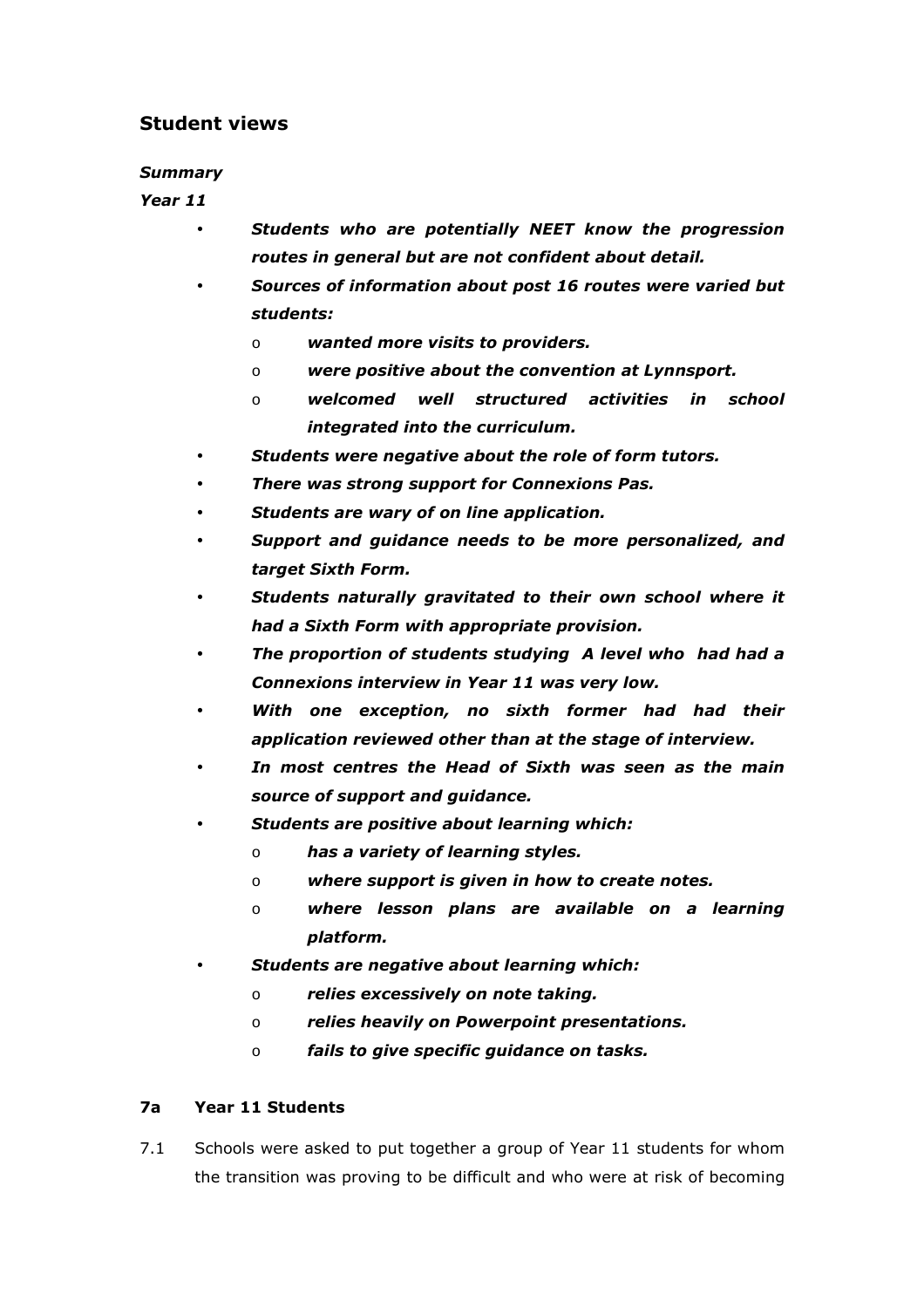NEET. In total, over 60 students in Year 11 were interviewed. In addition, one school provided a group of Year 10 students and a second school provided a group of high ability students. The responses were those that came first to students and reflect those aspects of the IAG process which they most remember.

- 7.2 Students were firstly asked about what they saw as the options available to them in Year 12. Almost without exception students were aware of sixth form provision, vocational courses at COWA and apprenticeships. When asked about more course levels or more specific vocational courses, students were less sure.
- 7.3 When asked about the sources of information, responses were varied. Presentations in school assemblies were mentioned on three occasions; most groups valued the input from Connexions; the internet was referred to by four groups; two groups remembered the impact of DVDs produced by a school and COWA. Almost all prospective sixth formers had visited the Sixth Form Open Evening and many had visited either COWA or City College. Peers, siblings and parents were also mentioned. Several threads were fairly consistent. The first was the value of visits and the opportunity to talk to staff who could talk with experience about a course. Whilst most remembered booklets being given out, few students referred to booklets about institutions as a major source of information. Secondly, almost all students were positive about the careers convention at Lynnsport. On two occasions, students commented about it opening their eyes to possibilities they had not considered. Thirdly, with the exception of one school, students were almost unanimous in their negative feelings about the contribution of tutors and PSHE to the process. Where very targeted actions had been undertaken, e.g writing CVs in English, looking at on-line resources connected with Lynnsport through ICT lessons, these were remembered and commented on positively. In two schools, students remembered positively the work of the Impact Theatre. Finally, in all but one school, students were clear in their own mind about the careers coordinator as being a source of information and someone they could turn to should they be unsure or need support.
- 7.4 The role of Connexions was strongly supported. Almost without exception, Connexions interviews were seen as useful, either on a 1:1 basis or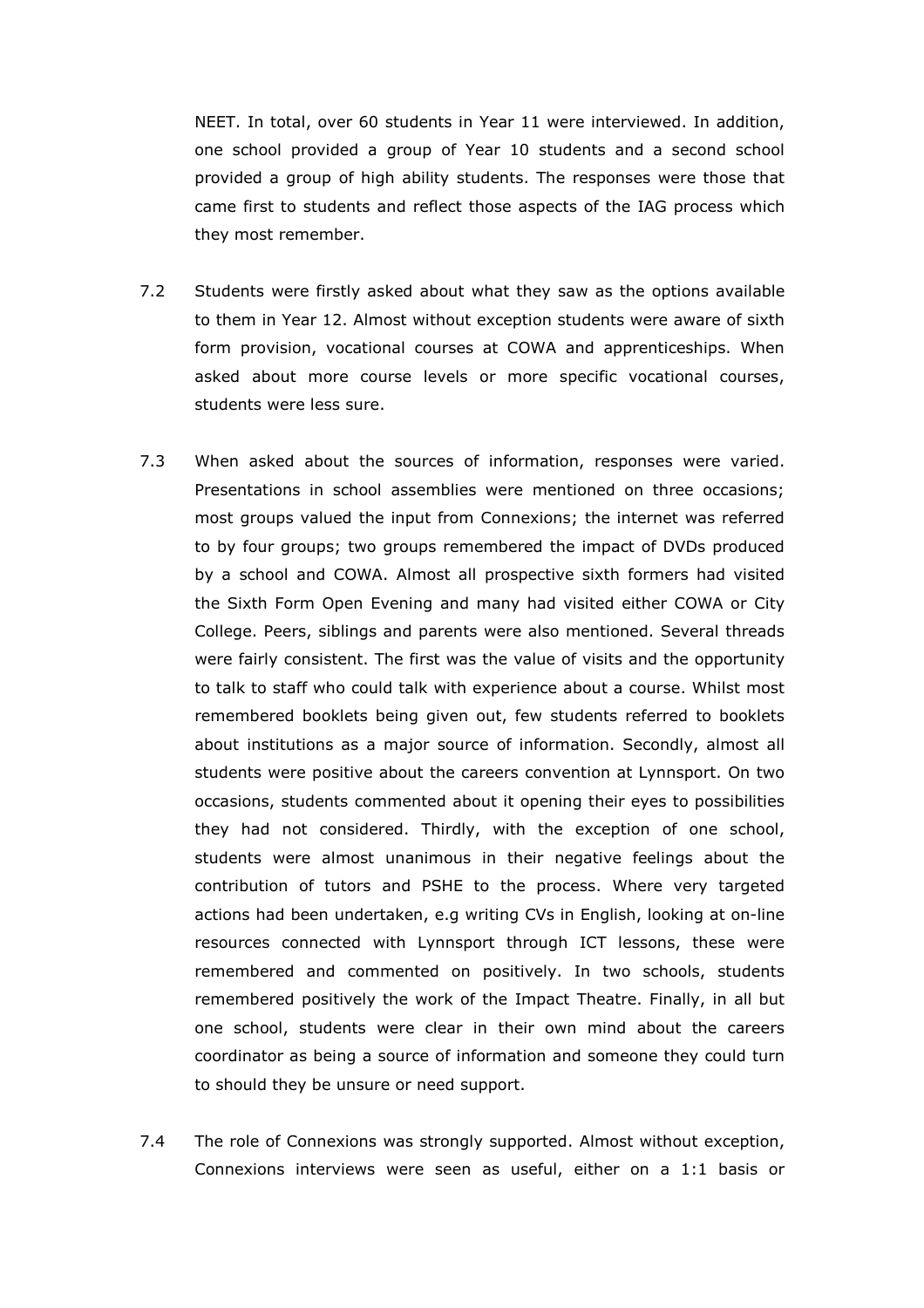through group work. Negative comments saying that Connexions did not tell a student what career should be chosen were discounted! There was, however, a very worrying aspect of student perception of Connexions. It was a widespread view that Connexions exist to provide advice for the transfer to a post 16 route. Very few students were aware of Connexions being there to provide support post 16. This would of course be remedied post 16 when students would be aware of the continuing role of Connexions in their new learning centre, but such a perception in Year 11 must be a cause for concern. In several schools, students responded negatively to a question asking if they were aware of a Connexions office in Kings Lynn.

- 7.5 Students discussed the processes of application. There were mixed responses to questions about the on line applications. Clearly there were issues about the stability of the online system. However, students preferred to complete applications by hand and then send them off themselves. When asked about final checking of the application, responses were mixed. Where the school insisted on all applications coming through the school before being sent off, this was remembered. Tutors at the College were praised by students from several schools about the help they gave to Key Stage 4 students in the completion of the College application forms. Other responses include parents, friends and siblings as people who read the final application. Students rarely spoke positively about the role of form tutors. "Tutors do nothing". "Tutors are a waste of time". "Nothing happens in tutor time". This is disconcerting as in some schools, the application strategy places considerable emphasis on the role of the tutor as the first line of support in helping students with applications.
- 7.6 Students were asked what could be done to improve IAG for them in Years 10 and 11. The most common response was a request for visits during a school day to post 16 institutions and the chance to experience at first hand what the course entailed, with the opportunity for real "hands on" activities. In three schools, students commented about the limited value of Open Evenings in what they could convey about the reality of studying and learning in an establishment. However, on a few occasions, the value of the Open Evening as a means of gauging the friendliness and openness of staff was recognized. There was a request for better teaching of IAG in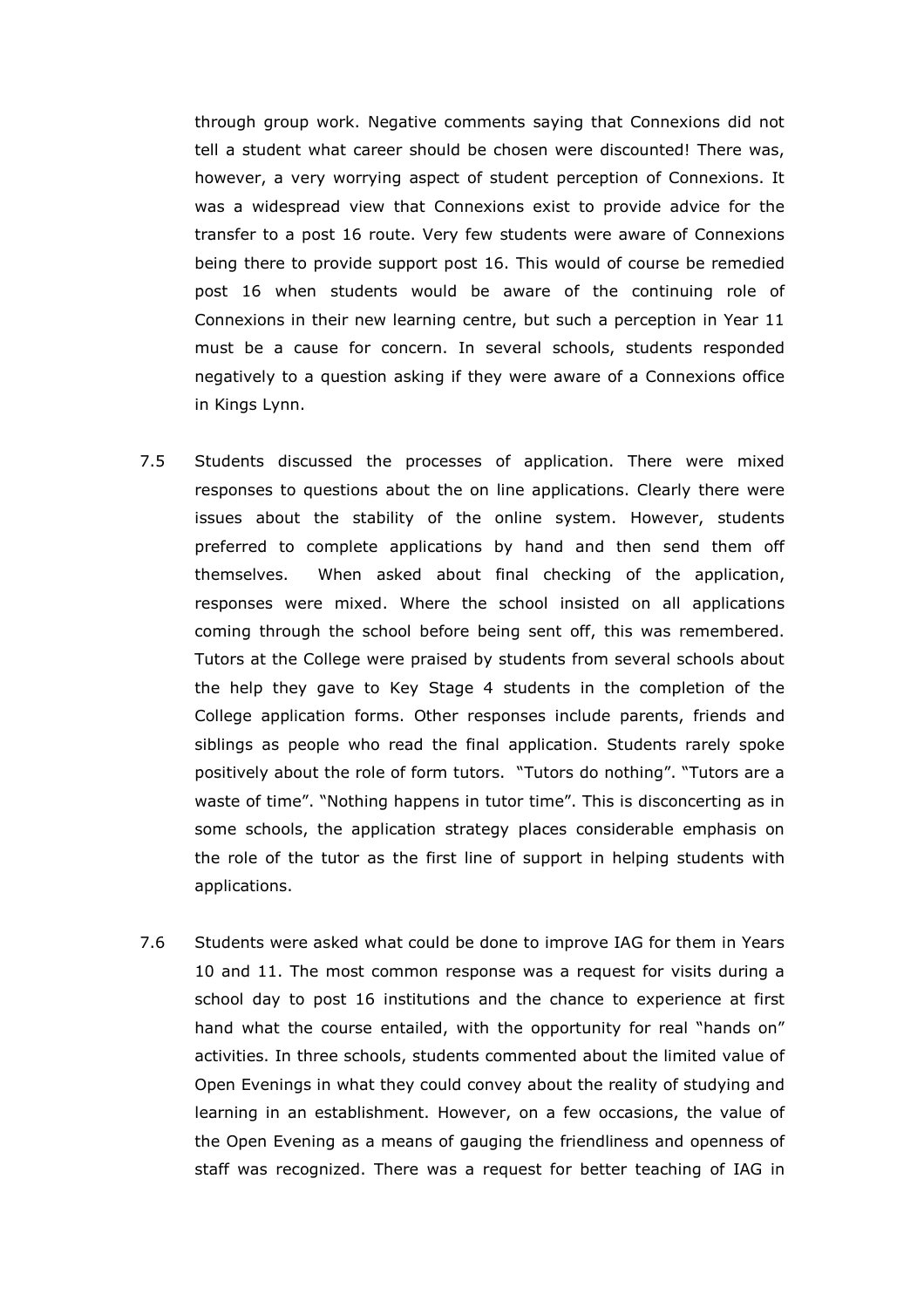schools as well as more support for help in completing applications and writing CVs. (This latter request did not come from students in those schools where there is a structured approach to applications).

- 7.7 The experience in the school which provided two groups of students was illuminating. The group of able, motivated and self confident students was able to speak in detail about the work of the school in preparing them for transition, referring to assemblies, employer visits, college and Sixth Form visits, and so on, in total contrast to the negative views expressed by the other group of students. This underlines the need for schools to recognise that in dealing with potential NEET, it is not sufficient to hope that the usual school processes are sufficient. They may work for able and motivated students but there is a need for differentiation and personalization. It was also in this school that there was the only reference to Year 11 students having a mentor. They recognized and valued highly the work of a personal mentor.
- 7.8 Recent work in Cambridgeshire confirmed the Norfolk student views that Connexions' advisers are friendly and supportive. There were some negative comments in Cambridgeshire about Connexions relating to difficulties in relationships, changes of personnel at short notice, insufficient time for in depth discussion and the view that work with easier to place young people is prioritized. The messages support the views of NEET research elsewhere that young people who are potentially NEET need to be identified early, and establish stable relations with an adult who will provide support and guidance beyond that which is needed for the majority of young people.

#### 7b Sixth Form Students

- 7.9 In all schools with sixth forms, a group of students was interviewed. In total, over 40 students were interviewed. Schools were asked to put together a group of students who were finding the sixth form challenging. They were asked
	- why they had chosen that particular institution for their post 16 learning.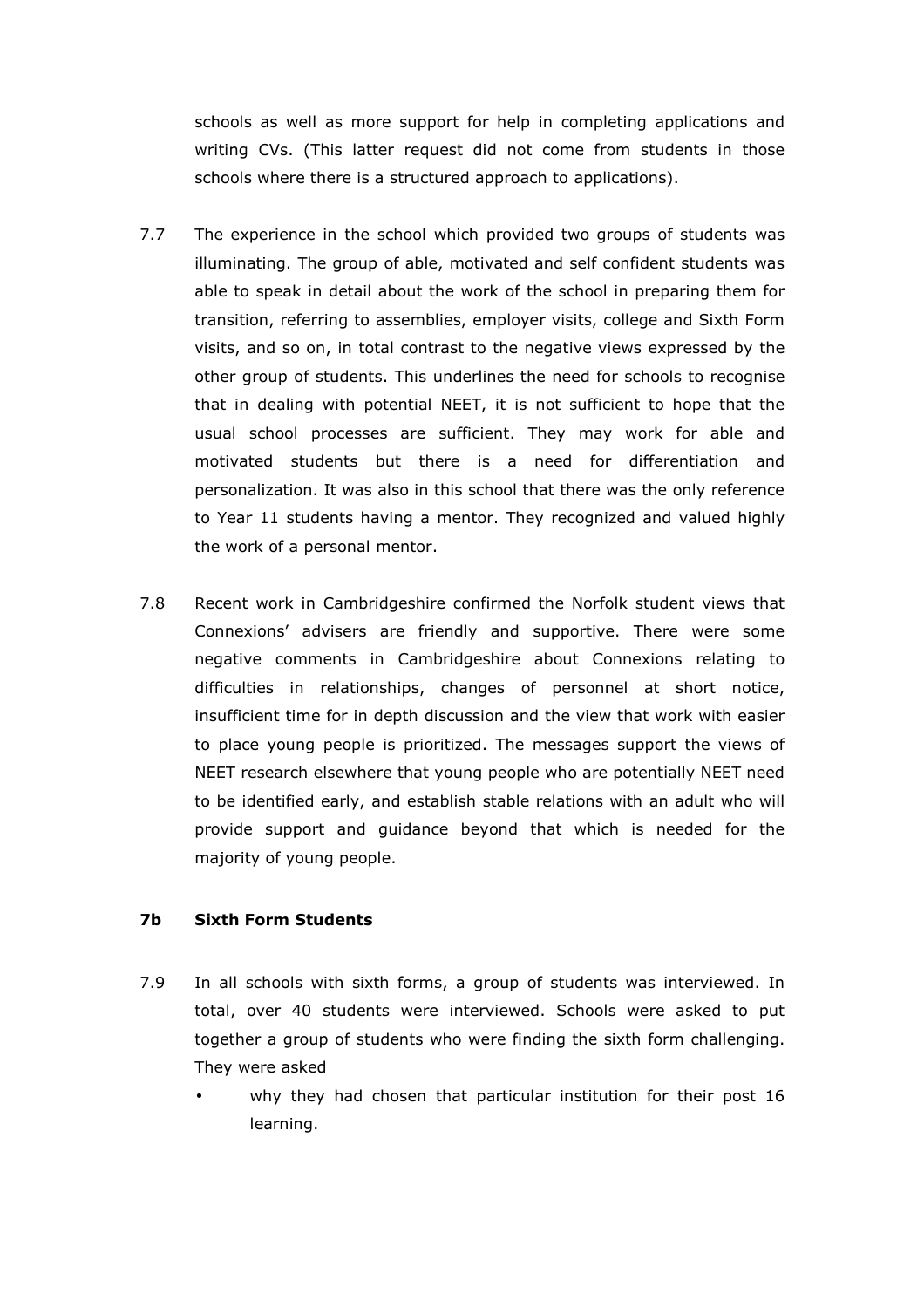- what role the IAG in Years 10 and 11 had played in their decision making and what other influences there had been on their decision making.
- whether the sixth form and its provision matched the messages from IAG during statutory education.
- 7.10 The range of reasons quoted as having influenced choice were
	- closeness to home.
	- staff having prior knowledge of the students.
	- nature of course provision.
	- academic reputation.
	- provision for student with learning difficulties.
	- older sibling.

 The first of the reasons was the strongest. Assuming that the courses were available, then students saw no need to travel elsewhere for sixth form based learning. The second strongest reason was that staff knew the student from Key Stage 4. In several cases, a sixth form was chosen because of a very specific course. In four cases, it was a course linked to the school's specialism. In another instance, it was a course rarely offered in school sixth forms. The student found out late in the year that the course would not run owing to lack of demand. By then, the student was emotionally committed to that sixth form and chose another course in that centre.

- 7.11 Only a small number of students were seen who had come from a different statutory school. For them, the reputation of the Sixth form was the strongest reason for choice but closely followed by the impact that had been made on the Open Evening.
- 7.12 Sixth formers were asked about the contribution IAG had made to their final decision about the post 16 progression. There was a sense from many students that where there was a sixth form, if suitably qualified, that would be their natural route. Several suggested that this was "assumed" by their statutory school but in only one occasion did students feel that this "assumption" was underscored by a very strong marketing drive pushing the sixth form. The students in this school were critical of several assemblies where subject heads "blagged" their subject. In one case, students said planned visits to post 16 provision elsewhere had been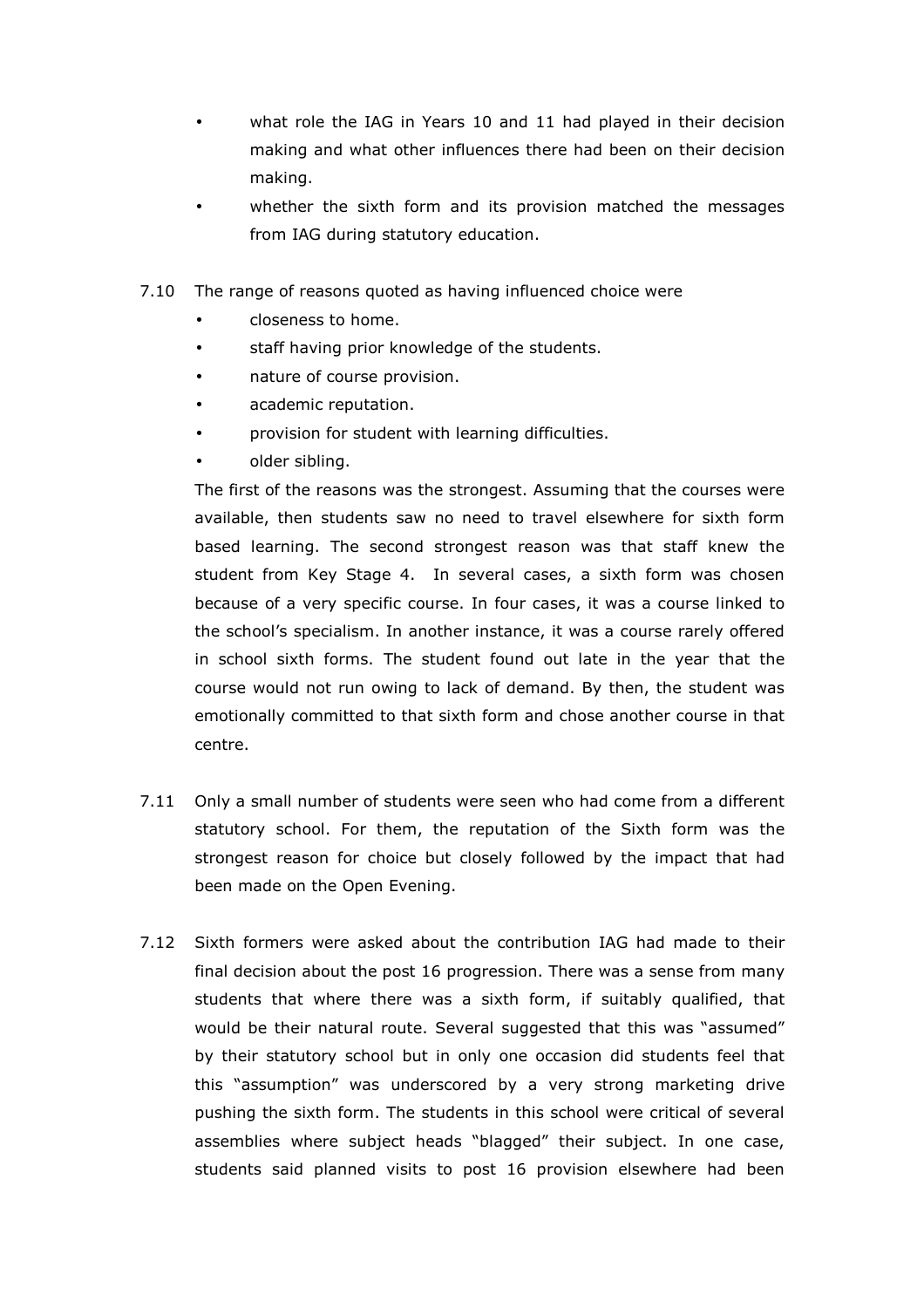cancelled owing to a lack of interest and no alternative provision had been made for those who did want to visit. In another school, students commented on the lack of information about provision elsewhere. Interestingly, one Head of Sixth Form reported that although the school had set up a Sixth Form taster day, other schools, including 11-16 schools, did not send students. One can understand a school's reluctance to release students from school during Year 11 as well as the possibility of a taster day clashing with a school event, such as mock examinations or a collapsed timetable day devoted to post 16 applications. However, given the views of students that they would prefer events of this type, there is an issue here to be worked on. In comparison with the Year 11 students, far fewer of the sixth form students had had a Connexions interview. In two schools, none of those interviewed had had a Connexions interview. Only in one school, where four students were interviewed, had all students attended an interview with Connexions. Where students had been interviewed, they were positive about the help from Connexions although in a small minority of cases, there was a feeling that Connexions tended to know more about vocational provision. A further striking contrast with the Year 11 students was that hardly any of the sixth form students interviewed attended the careers convention at Lynnsport. In one school, students were very positive about their Year 11 tutors who had read the post 16 application. In this same school, students described the whole of their IAG in Year 11 as "brilliant". All students from 11-16 schools had attended sixth form open evenings but a surprisingly high number of students had not attended the open evening in their own school. With the one exception of the school with very committed tutors, students commented that there was no discussion about their application until they were interviewed by the Head of Sixth Form.

7.13 Students were asked whether the reality of learning in their chosen establishment matched the information they received in Year 11. In general, students interviewed felt that the sixth form experience matched what they had been told in Year 11. Most commented on the different atmosphere in the sixth form from main school, especially staff who were generally more approachable. Students in all schools commented on the jump from GCSE to sixth form, especially AS courses. All commented on the greatly increased workload and the greater responsibility they had to take for their own learning. In one school, students greatly valued the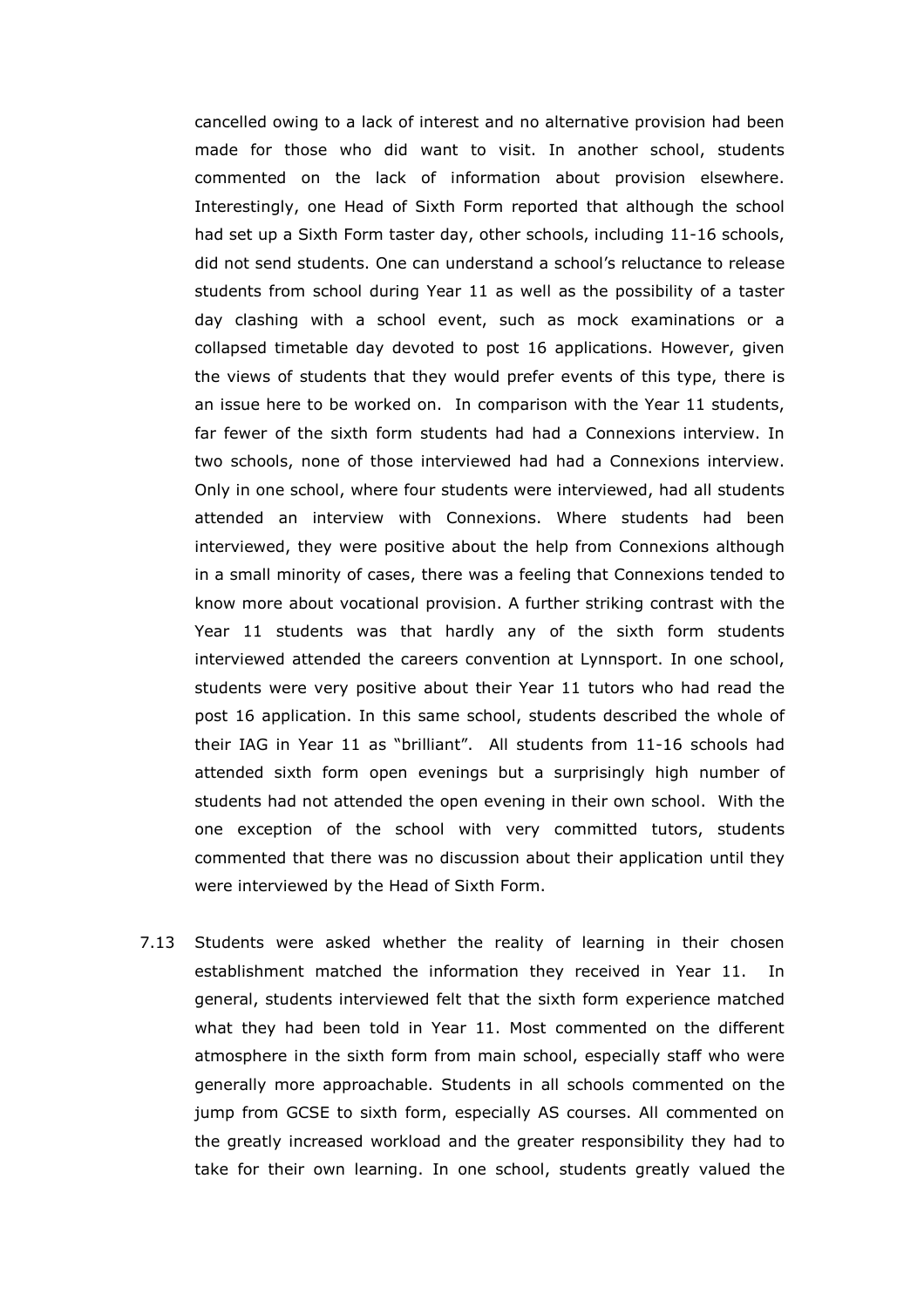system whereby they are involved in giving feedback to the head of sixth on work set for them and also how they were taught. There was general support for sixth form facilities for private study and ICT access.

- 7.14 Students commented on the teaching styles they experienced in the Sixth. Aspects which were seen very positively were
	- the teachers who vary their style so that lessons may include group work/discussion/presentations by students/planning of essays.
	- in one centre students commented very favourably on the department where lesson plans are available for students on the learning platform.
	- help in note taking, especially where staff provided a framework on to which they could place notes.
- 7.15 Students were very negative about
	- lessons which relied repeatedly on note taking, either copying from textbooks or summarizing what a teacher was saying,
	- "death by Powerpoint" especially where they were expected to take notes from the teacher whilst trying to read the Powerpoint display.
	- failure to use new technologies. In one school where interactive whiteboards had been installed in most teaching rooms, not one of a group of 10 students had had a lesson using the interactive technology.
	- homework instructions requiring students to "read up" on a topic but without guidance as to what to read and in what detail.
- 7.16 Students in one school spoke at length about the need to personalize support in the sixth. Whereas many students seemed to be coping with the transition, there was a feeling that the support in the lessons was not differentiated. There was huge support and recognition from students in the centre which had developed a system of non-teaching personal tutors and additional core skills/support sessions. Personal support was generally praised. In all schools, there was a strong and positive rapport between the head of sixth and students, who was also seen in most cases as the first point of call if a student was struggling or needed support. In most centres, students commented that most IAG was directed at higher education and there was an assumption that this would be a natural next step. However, in one of the centres, only 2 of the 5 students interviewed